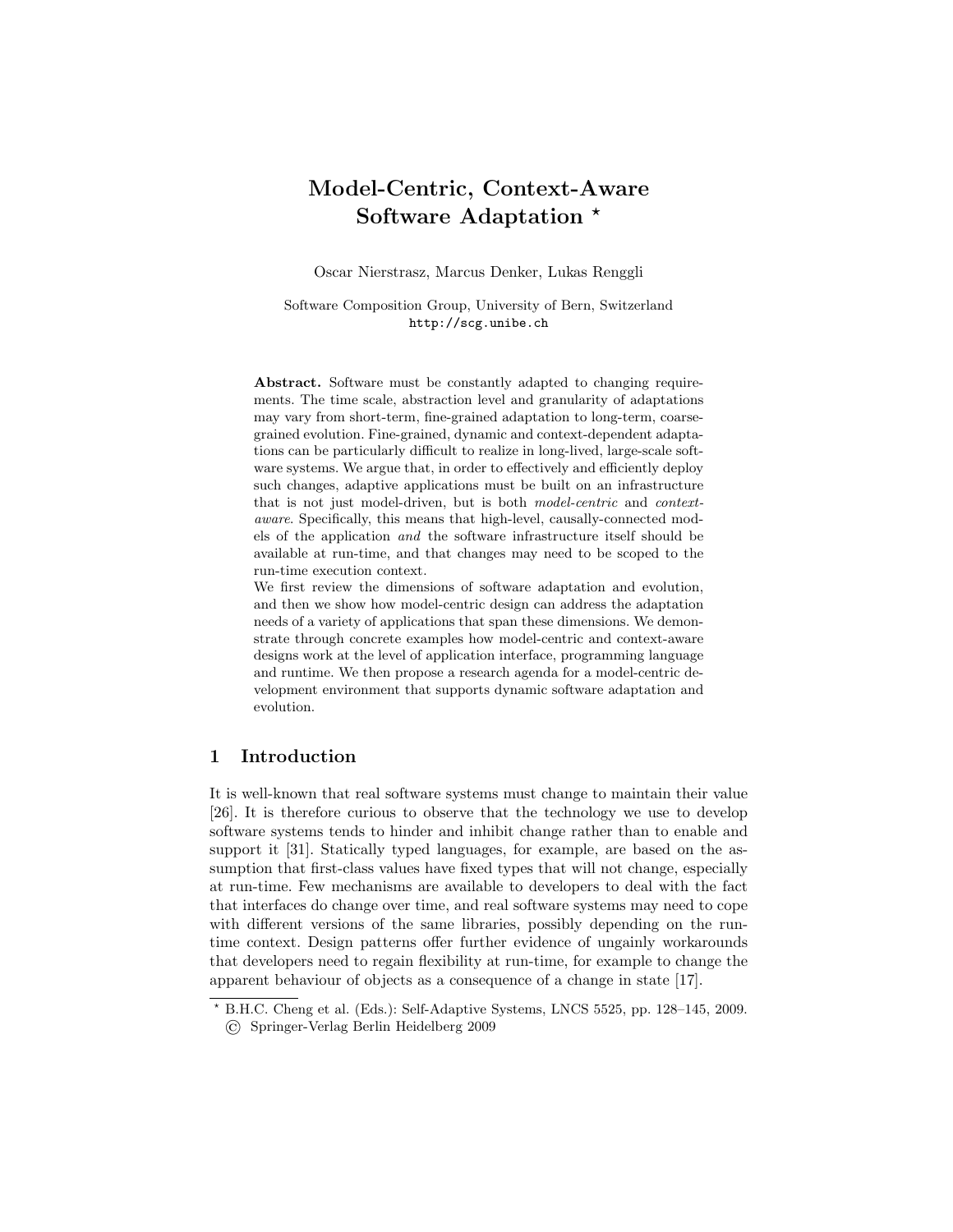Long-lived, software intensive systems [\[50\]](#page-17-0) cannot always be modified in a static way. Furthermore, although certain kinds of anticipated adaptations can be built in by design as run-time configuration parameters, there are many kinds of dynamic adaptation that cannot be anticipated so easily. One canonical example of such an adaptation is run-time instrumentation: certain kinds of anomalies only manifest themselves with deployed software systems. As it is not possible to anticipate for all cases what and where to trace to observe the problematic behaviour, it may be necessary to dynamically adapt the running system. Other examples exist (such as adding new features to an always-running system), but the key characteristics remain the same — the software may need to be adapted dynamically, in a fine-grained way, while taking care not to disturb existing behaviour.

There are many important dimensions of software change. Let us just consider three of these that pose challenges for software development:

- Timescale Software is changed not only at the coarse scale of versions and releases, but also at a medium scale (e.g., start-up configuration) and at a fine scale (run-time adaptation and instrumentation). Particularly at the dynamic end, little support is available to developers aside from certain design patterns and relatively low-level reflective mechanisms.
- **Granularity**  $\overline{\phantom{a}}$  Here too we see that software is changed not only at the coarse granularity of subsystems and packages, or the medium granularity of classes and methods, but also at a finer granularity within methods and procedures. Fined-grained, run-time adaptation of software must typically be anticipated by design, and necessitates the use of boilerplate code (e.g., case-based reasoning over anticipated scenarios) or design patterns (e.g., State or Strategy patterns). Unanticipated run-time adaptation will typically entail low-level techniques such as bytecode transformation.
- Scope Changes may be globally visible, they may be localized to individual users, or they may depend on an even finer context. The same software entities may need to behave differently as the run-time context changes. Mobile applications, for example, may need to switch to a fall-back behaviour as services become unavailable. Run-time instrumentation of software entities, as another example, may need to be dynamically adapted if the same entities are used by the instrumentation layer itself (i.e., to avoid endless instrumentation loops) [\[14\]](#page-15-1).

Although model-driven and round-trip engineering techniques have proved to be effective in maintaining the connection between high-level and low-level views of software systems, they do not especially address the problem of dynamic adaptation. We argue that it is necessary to go a step further from model-driven towards model-centric software, in which high-level, causally connected views of software and their application domain are available at run-time. In this paper we show several examples of run-time adaptation at the level of source code, so the "high-level models" appropriate to these applications take the form of ASTs that reflect the structure of software to be adapted.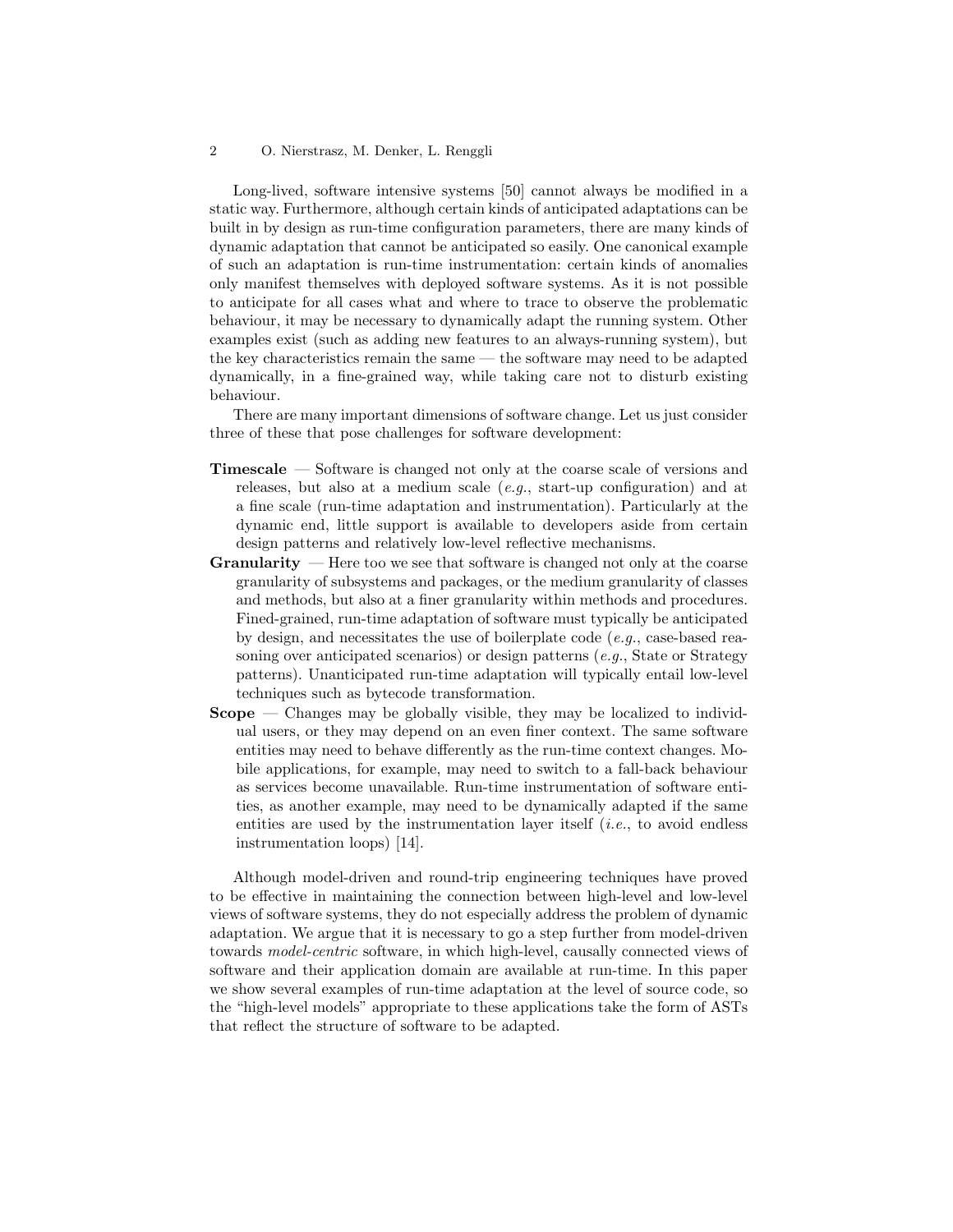Furthermore, such systems must be context-aware in order to control the scope of adaptations and changes. In our examples we show how context can play an important role in software adaptation to control the scope of change. We argue that current programming technology offers only very weak support for developing context-aware applications, and that new research is urgently needed into novel context-oriented programming mechanisms [\[21\]](#page-16-2).

In this paper we make our case for model-centric, context-aware software adaptation by presenting two examples of platforms that adopt this approach. We show how the presence of sufficiently high-level models at run-time can enable very dynamic forms of context-dependent software adaptation.

In Section [2](#page-2-0) we present *Reflectivity*, a relatively mature platform for dynamic, model-centric software adaptation. We have used Reflectivity extensively in various projects to support different forms of adaptation, such as run-time instrumentation, dynamic aspects, and software transactional memory. Next, in Section [3,](#page-7-0) we present ongoing work on Diesel, a lightweight language workbench which can be used to adapt the programming environment to support the expression of high-level application concepts by introducing numerous, lightweight domain-specific languages. We discuss further applications of these ideas and our vision for a research agenda in Section [4](#page-9-0) and provide an overview of related work in Section [5.](#page-11-0) We conclude in Section [6](#page-13-0) with some remarks on future work.

## <span id="page-2-0"></span>2 Reflectivity — a platform for model-centric software adaptation

In this section we present Reflectivity, a platform that supports dynamic adaptation of software by means of causally connected, high-level models of the source code [\[9\]](#page-15-2). The purpose of this section is (i) to motivate the need for dynamic software adaptation for various applications such as runtime instrumentation, dynamic aspects, and software transactional memory, (ii) to motivate the need for better mechanisms to support context-dependent adaptation, and (iii) to demonstrate that sufficiently high-level models available at run-time (in this case ASTs causally connected to bytecode) facilitate run-time adaptation.

Reflectivity is built on top of Smalltalk, since it already provides extensive support for run-time reflection, albeit at a relatively low-level of abstraction [\[9\]](#page-15-2). Furthermore, Smalltalk provides full access to the implementation of its infrastructure, making it ideal for extensive experimentation. Any other language that supports run-time structural and behavioural reflection and access to the infrastructure would also be suitable.

### 2.1 A model for dynamic software adaptation

The particular challenge we are focusing on is support for dynamic, fine-grained and possibly context-dependent software adaption. Let us consider the canonical example of run-time instrumentation: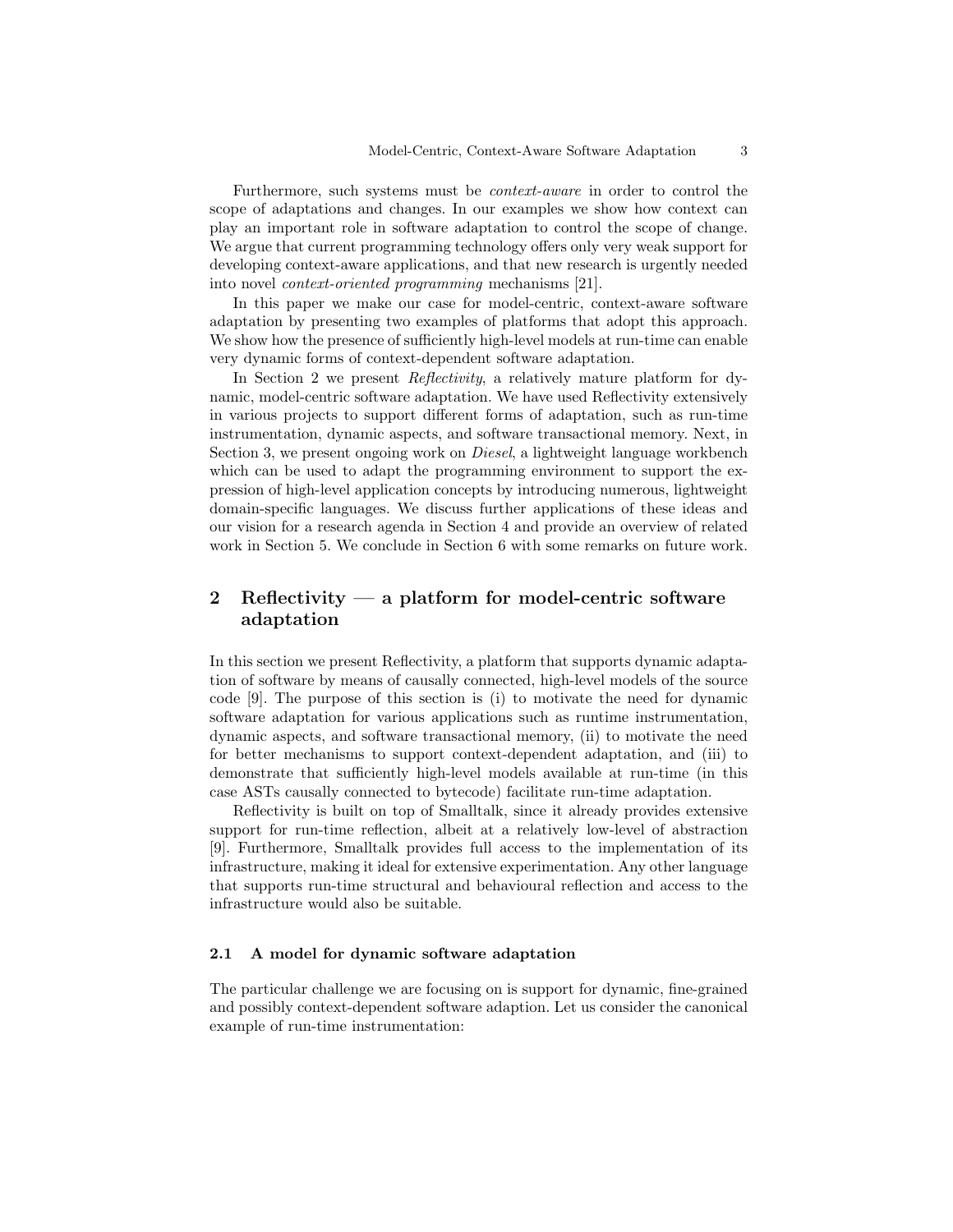- We may need to install the instrumentation code  $dynamically$  in the running system because the phenomena we wish to study only occur in the deployed system (say, a web service).
- The adaptation is *fine-grained* because we wish to monitor only part of a given method (say, conditional access to an authorization service).
- $-$  The adaptation is *context-dependent* because we are only interested in monitoring calls made from a specific application, not others.

Other plausible scenarios, such as adding features to a running system, would serve as well for establishing our requirements.

In order to dynamically adapt software, we need a model to reason about it. In our run-time instrumentation scenario the following properties are important:

- Abstraction Level: This model should be high-level, reflecting the language concepts we wish to instrument, rather than, say, the generated bytecode.
- Completeness: The model should represent the complete software, from coarsegrained structures like classes, methods down to sub-method structures such as variable accesses and method calls.

Although these properties may seem obvious, in most cases the representations used for software adaptation today do not satisfy them. The representation used is often plain (source) text. Modern development environments do better: here the code is represented with dedicated data-structures that better support code presentation (e.g. pretty printing) or code change (e.g. refactoring). But these data structures are those of the development environment, not of the language itself. They are not available to support run-time adaptation.

Runtime representations are often tailored solely towards execution, such as bytecode representations for Java or Smalltalk. Representations based on bytecode are low-level, and therefore suffer from a semantic mismatch with the core language concepts.

The reflective representation of the structure of software available in many modern object-oriented languages provides a high-level model for packages, classes and methods, but it lacks any representation of sub-method structure.

As we are especially interested in adaptation at runtime and by the system itself, we conclude that the model needs to have the following properties:

- Self representation: The model of the software needs to be available from within the running system itself.
- Causal connection: When we change this model (either from the outside or from within the system), the behavior of the program needs to change. Conversely, when the system changes, the representation needs to change, too. The program needs to stay in sync with the model at all times.
- Meta-annotations: We need to be able to extend the representation to use it in many contexts and annotate it with meta-data. For example, different tools that deal with the structure of the system need slightly different information. Annotations allow the programmer to associate meta-data with any node, making the existing AST-based representation extensible.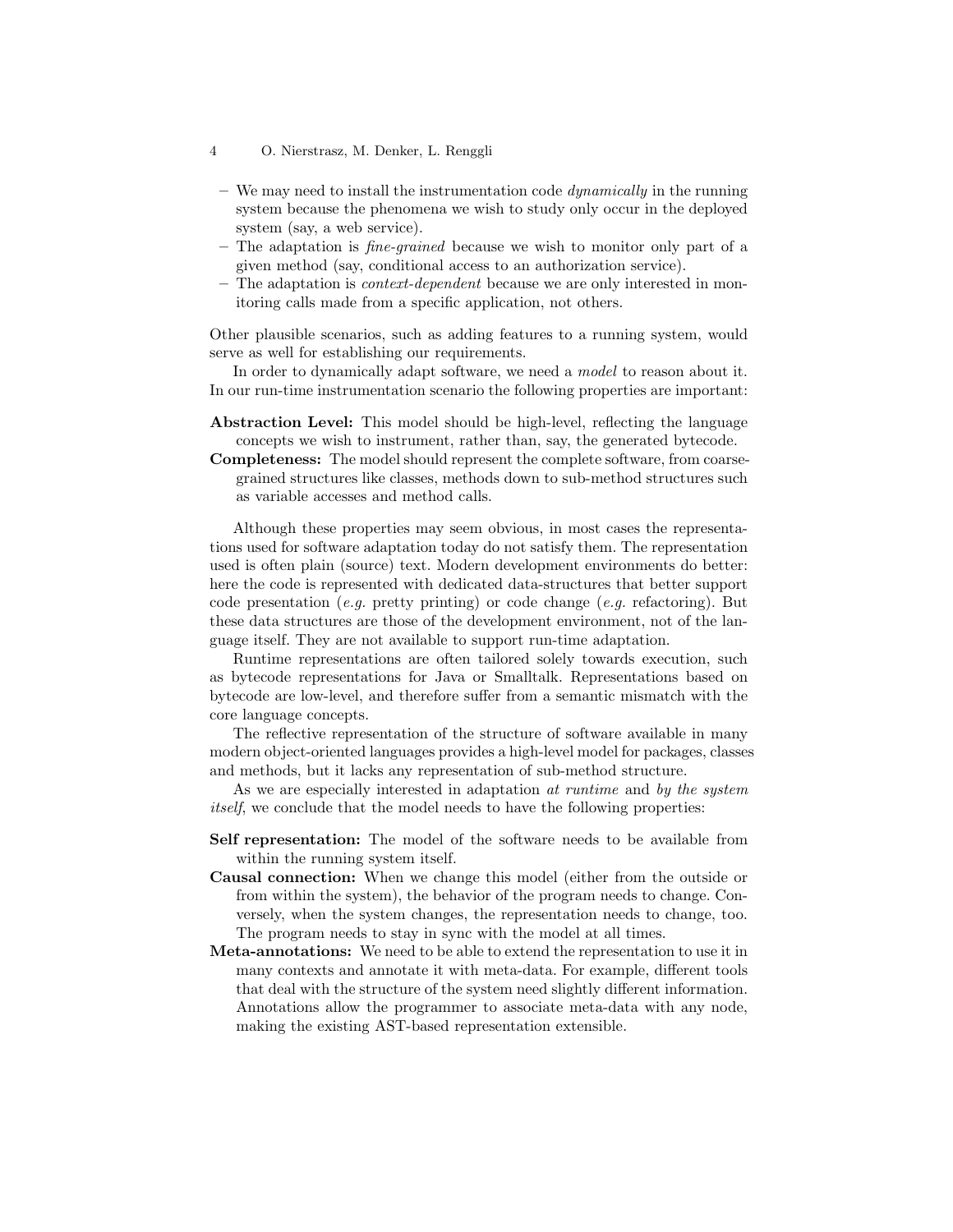Models that have the properties of self representation and causal connection are called reflective. There is a long history of reflection in programming languages in general and in object-oriented languages in particular [\[45\]](#page-17-1). Submethod reflection [\[10](#page-15-3)[,9\]](#page-15-2) provides a model of the software that exhibits all the properties discussed above. Software is represented down to the statement level by a causally connected, annotated Abstract Syntax Tree (AST). Changes to the AST will be (lazily) propagated to the generated bytecode using runtime justin-time compilation. Semantics are given to annotations by an open compiler infrastructure: annotations are interpreted by dedicated compiler plug-ins.

We will now illustrate this approach by a series of examples.

### 2.2 Run-time instrumentation

With a causally connected model of the whole software, we can provide a framework to support *instrumentation at runtime*. The model chosen is that of *partial* behavioral reflection [\[47,](#page-17-2)[12](#page-15-4)[,40\]](#page-17-3).

The central notion is the Link. The link is set as an annotation to one or more nodes of our AST. The link points to a meta-object and can be parameterized to indicate which information is passed to the meta-object. In addition, we can set a condition to specify when a link is active and to specify if the meta-object is called before, after or instead of the original instruction. Figure [1](#page-4-0) shows the interaction of the AST, the link and the meta-object.



<span id="page-4-0"></span>Fig. 1. The link-meta-object model

Links are specified as annotations on the AST. A compiler plugin transforms the AST before execution to take the links into account. A link thus results in code to be inserted in the program at the nodes where it is installed.

This model provides some interesting characteristics: it is completely dynamic due to just-in-time compilation at runtime. We can create links at runtime, configure them and install them in the system. Links can even be installed by other links, or they can remove or install themselves.

A side-effect of using the higher-level representation provided by the AST is improved performance. It is actually easier to generate more efficient code using the AST [\[10\]](#page-15-3). Furthermore, we only have to generate bytecode for those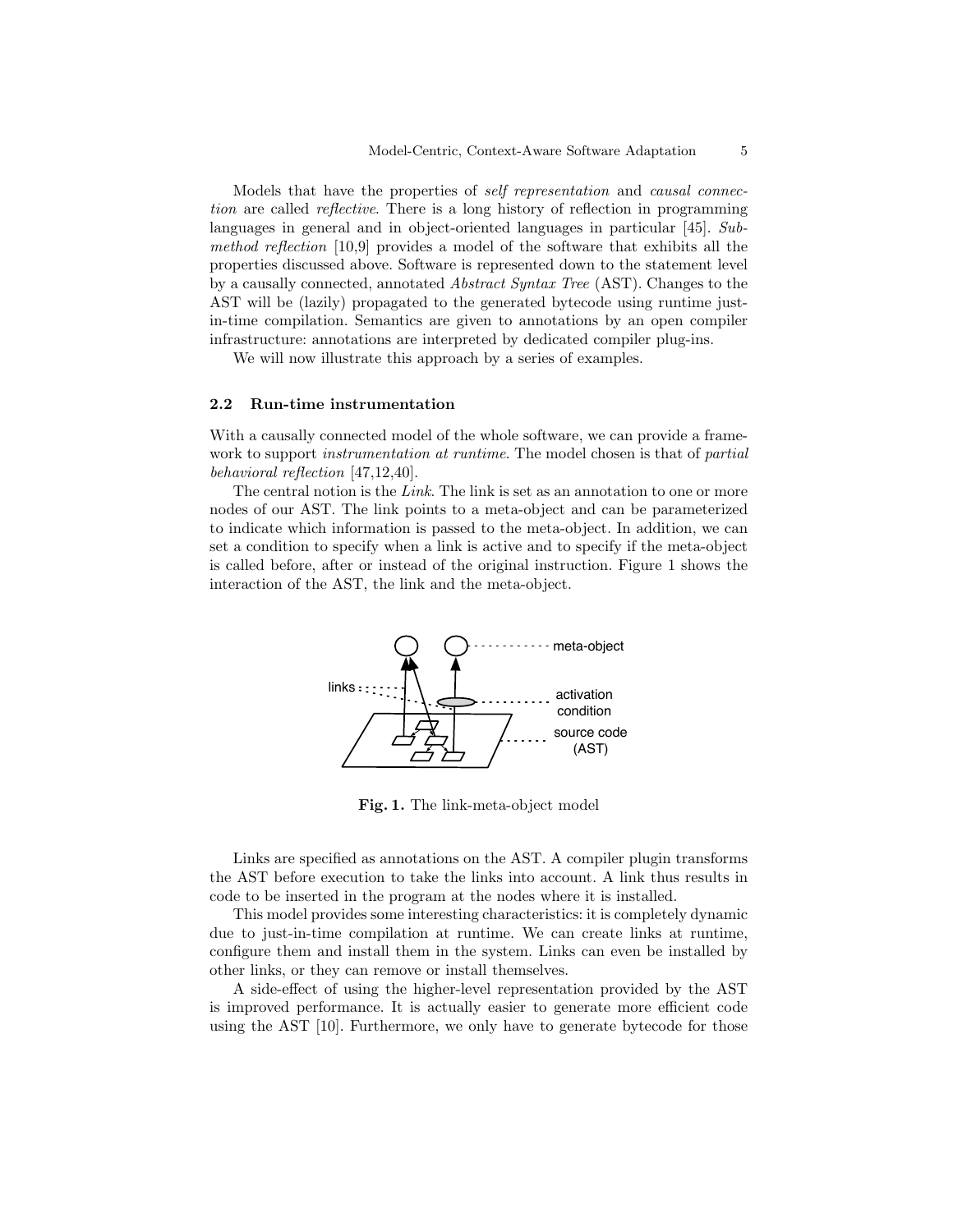parts of the system that take part in the execution. The actual set of classes used by an application is generally smaller than the overall code base by an order of magnitude. As a result, dynamic code generation provides an additional performance benefit [\[9\]](#page-15-2).

### 2.3 Localization: annotating structure

We have seen both a structural model of our system, and a framework for dynamic behavioral reflection based on annotating the structural model with links. Now we will see how to manipulate this structure using behavioural reflection.

To make this possible, we need to be able to reference the structural model from the behavioral world. The simplest way to do this is to allow the nodes of the structural model to be meta-objects, as shown in Figure [2.](#page-5-0)



<span id="page-5-0"></span>Fig. 2. Bridging structural and behavioral model

This allows a node to be annotated before it is executed. This way one can easily realize tracing or feature analysis [\[13\]](#page-15-5). For example, a simple code-coverage tool can be realized by installing a link on each AST node of interest. We just provide a method markExecuted to mark AST nodes as having been executed. The links are activated when the AST nodes are executed, and simply invoke this method to record the fact.

```
link := GPLink new metaObject: #node;
           selector: #markExecuted.
```
Listing 1.1. Code-coverage analyzer realized with Reflectivity.

When we install the link on the node representing methods, we obtain method level coverage. But with our sub-method model, we can go a level deeper and even install the link on all assignments.

To improve performance, it is even possible to remove the tagging-link at runtime just after tagging the node. In this way, the method would, at the next execution, be recompiled to only call markExecuted on those nodes that have not yet been executed before. We can also take advantage of activation conditions, for example, to only tag nodes that are executed in the context of a unit-test.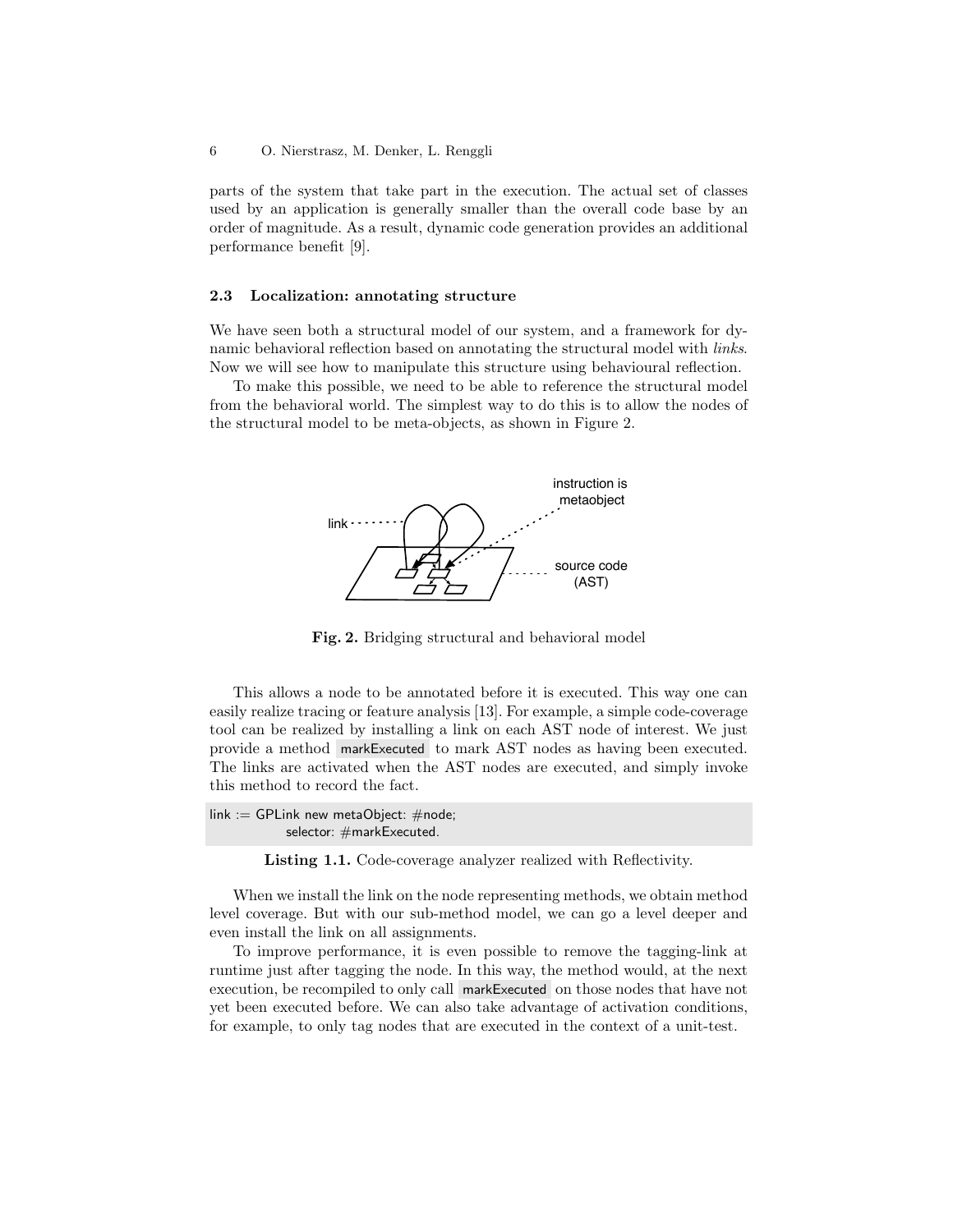The possibility of both installing and removing links at runtime allows for just-in-time annotation: links are installed on-demand on all methods that are to be executed next. This way an annotation can spread itself through the system, driven by the flow of execution itself. Examples like these make Reflectivity especially suitable for building self-monitoring and self-evolving systems.

### 2.4 Scoping the effect of changes

An interesting problem arises when instrumenting basic system classes. The instrumented code itself is used at runtime by the meta-object, leading to endless loops. This makes any use of reflection on basic system classes like Number or Array impractical. This problem can be seen with all reflective systems — a well-known example is CLOS [\[6\]](#page-15-6).

To solve this problem, we provide the possibility to scope the activation of links towards meta-level execution [\[14\]](#page-15-1). Links are parameterized with the level for which they are activated. This way we can restrict the introduced change towards, for example, base-level program execution. Note that the same mechanisms can be used to reason about execution of meta-level programs. For example, it may be the case that a profiler realized as a meta-object needs to be analyzed to improve performance. By restricting the link that activated the profiler to the meta-level, we can use the profiler on itself without the danger of endless loops.

#### 2.5 Implementing higher-level dynamic language features

With partial behavioral reflection, we can easily adapt the programming language to support new language features. Very deep changes can be realized that normally require changes at the level of language implementation (*i.e.* the virtual machine).

Dynamic aspects. Partial behavioral reflection can serve as an efficient technique for implementing Aspect-Oriented Programming [\[39\]](#page-17-4). We have used the dynamic features of Reflectivity to implement dynamic aspects, which are not woven into the code at compile time, but instead can be introduced and retracted at runtime. Compared with traditional runtime AOP implementation techniques, we can see some improvements. We can generate better code than typical bytecode transformation based approaches as we can leverage the higherlevel AST representation [\[9\]](#page-15-2). We can leverage the link-conditions to efficiently control aspect activation at runtime.

Transactional memory. We have realized software transactional memory for a dynamic language [\[37\]](#page-17-5). It is notable that this realization was done without any changes to the underlying virtual machine. With the help of Reflectivity we introduced a transactional execution context and were able to reify all state access to be handled by the transactional model implemented in the host language.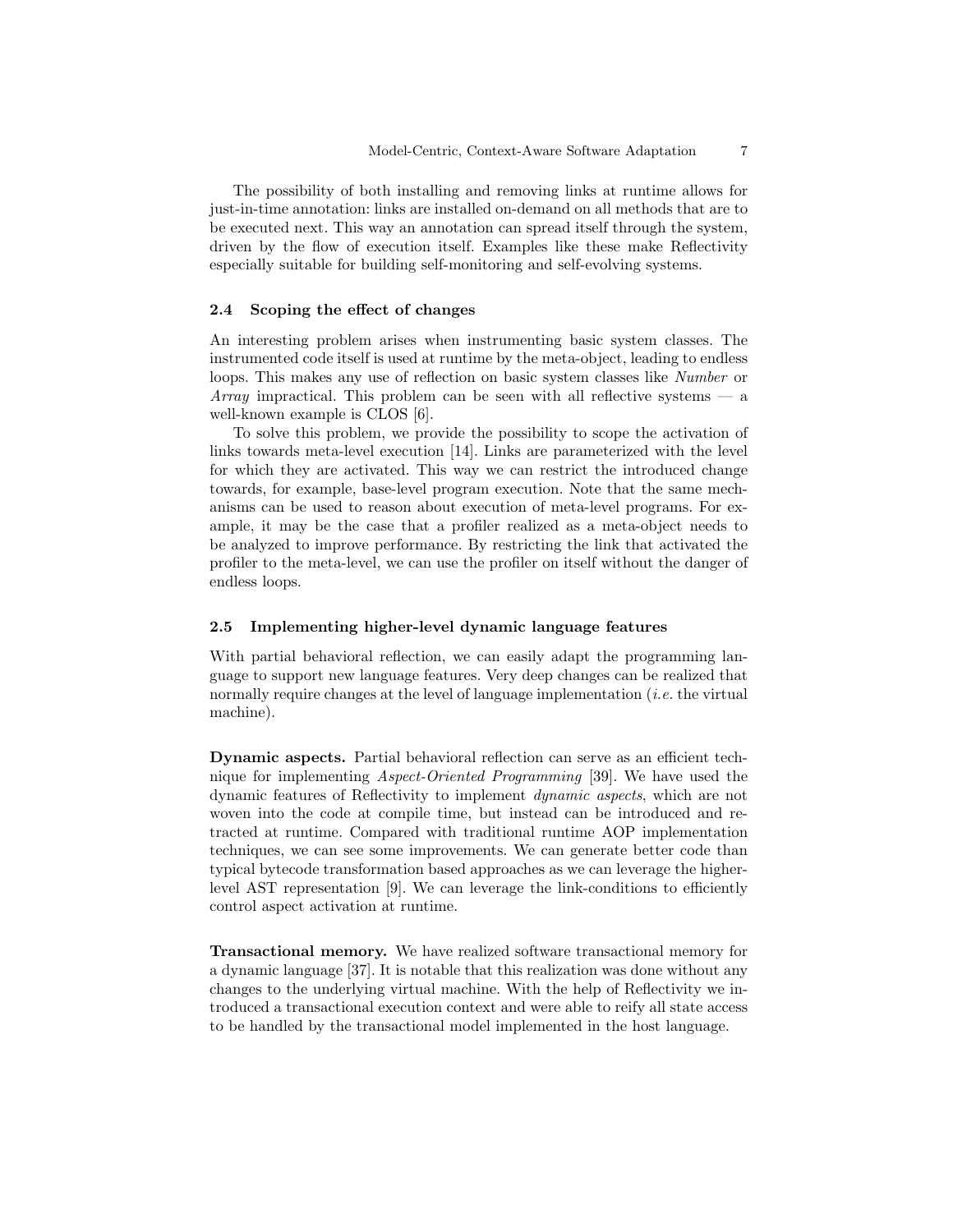### <span id="page-7-0"></span>3 Diesel — an engine for bringing models closer to code

We have seen that it is important to have higher level models of software available at run-time in order to enable dynamic software adaptations. But what about the application logic itself? Models of the software structures can be far removed from the application domain. What we need to enable dynamic adaptation of application logic is to make application models more explicit in the code. One way of doing this is to raise the level of programming by means of specialized domain specific languages (DSLs).

This raises new, extrinsic problems, as a new DSL will not be able to automatically benefit from existing development tools available for the general-purpose host language. We need to be able to adapt the host language and environment to support new DSLs. As before, the adaptions must be fine grained because DSL code may be interspersed with regular source code, dynamic because we want to be able to change host compilers and tools on the fly, and context-dependent because DSL code may be restricted to certain parts of an application.

Diesel is a lightweight language workbench that closely integrates with the host language [\[16\]](#page-15-7). This enables developers to incrementally bend the syntax and semantics of the host language to suit their exact needs for a particular problem domain. As such, Diesel is an environment for developing domain specific languages (DSLs), with the aim of giving application developers more suitable abstractions than the host language provides. Contrary to other approaches, Diesel reuses the traditional compiler toolchain and closely integrates with the existing tools of the programming environment, such as editors, debuggers, inspectors, etc. A close integration is crucial to keep the abstraction gained through new language features. While language developers might want to toggle between a view on the original source and the transformed result, domain developers would like to stay at the abstraction level of their code at all times.

The host language of our implementation is Smalltalk, which provides us with a uniform development environment. The abstract code representation of the compiler is reused in all parts of the system and can thus take advantage of our extensions. For example, if we change the syntax in a specified part of the system, syntax highlighting and debugger continue to work. Application developers do not have to learn new tools, but continue to use the existing ones even if they mix multiple languages.

### 3.1 Example: modelling relationships

A common challenge in transforming UML models to code is how to implement relationships between objects. The problem has long been solved in relational databases [\[2,](#page-14-0)[32\]](#page-16-3), but none of today's mainstream languages provide first-class relationships [\[29\]](#page-16-4). If done by hand, it is easy to introduce subtle bugs that might be very hard to detect. With code generation, huge chunks of boilerplate code may appear that are hard to understand and impossible to change. In either case, debugging and maintaining the code is cumbersome, because developers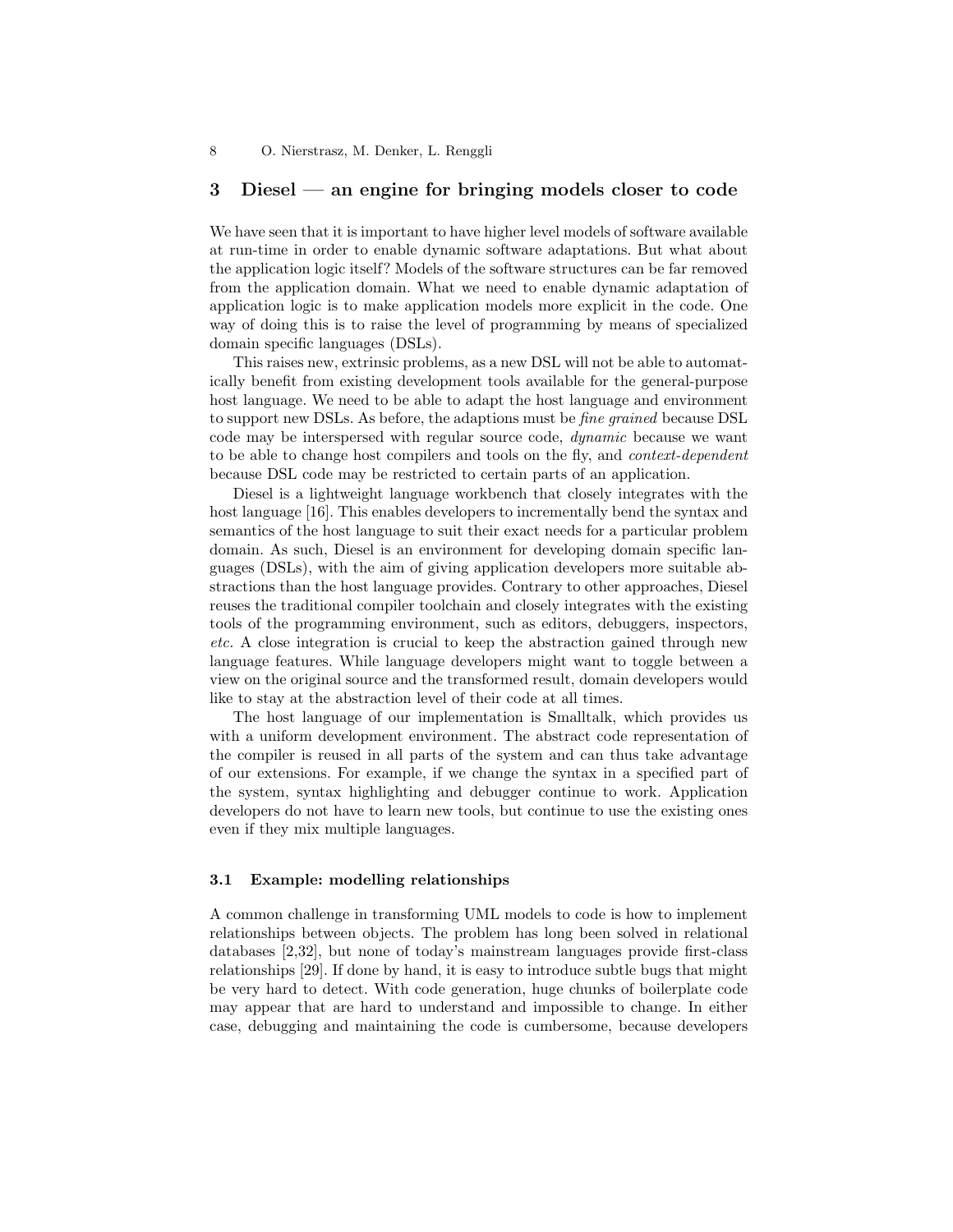not only have to think in terms of the high-level DSL code that they specify, but also in terms of the code that is generated.

We present an approach to solve this problem with Diesel. The example only handles 1:1 relationships, however it could easily be extended to support arbitrary n:m relationships.

To implement the write accessor next: of a double linked list, a developer or a code generator would write something like this:

```
1 Link>>next: aLink
```
<sup>2</sup> next isNil ifFalse: [ next instVarNamed: 'prev' put: nil ].

```
3 next := aLink.
```
next isNil ifFalse: [ next instVarNamed: 'prev' put: self ]

At run-time lines 2 and 4 are need to ensure that the inverse relations are properly updated. The actual assignment only occurs on line 3. Most parts of the code are not interesting to developers. It is an unnecessarily complex code fragment specifying an implementation detail of 1:1 relationships that is probably used at several places throughout the application.

We now replace the complex write accessor from above with a plain write accessor that does not update the opposite relationships:

```
Link>>next: aLink
   next := <b>alink</b>
```
However we put high-level annotations next to the instance variable declaration of the Link class, to tell Diesel that all write access to these variables requires their respective inverse relationships to be updated:

```
Link instanceVariables: #(
   next <opposite: prev>
   prev <opposite: next>
)
```
When compiling the method, Diesel will automatically generate the necessary boilerplate code around it. This generated code is never visible, not even in the debugger, to ensure that the developer can concentrate on the high-level model. The magic behind the transformation comes from a rule that has been added to the Diesel engine. Whenever source-code is parsed, translated and annotated these rules are processed to enable interaction with the compiler:

```
1 TreePattern
2 match: \Gamma variable := \Gamma expression
3 do: [ :context |
4 variable := context at: \Gamma variable'.
5 opposite : = variable annotationNamed: 'opposite'.
6 opposite notNil ifTrue: [
7 context addNodeBefore: ``(`,variable isNil
8 ifFalse: [ `,variable instVarNamed: `,opposite put: nil ]).
9 context addNodeAfter: ``(`,variable isNil
10 ifFalse: \lceil \cdot \rangle, variable instVarNamed: \rangle, opposite put: self \rceil) \rceil
```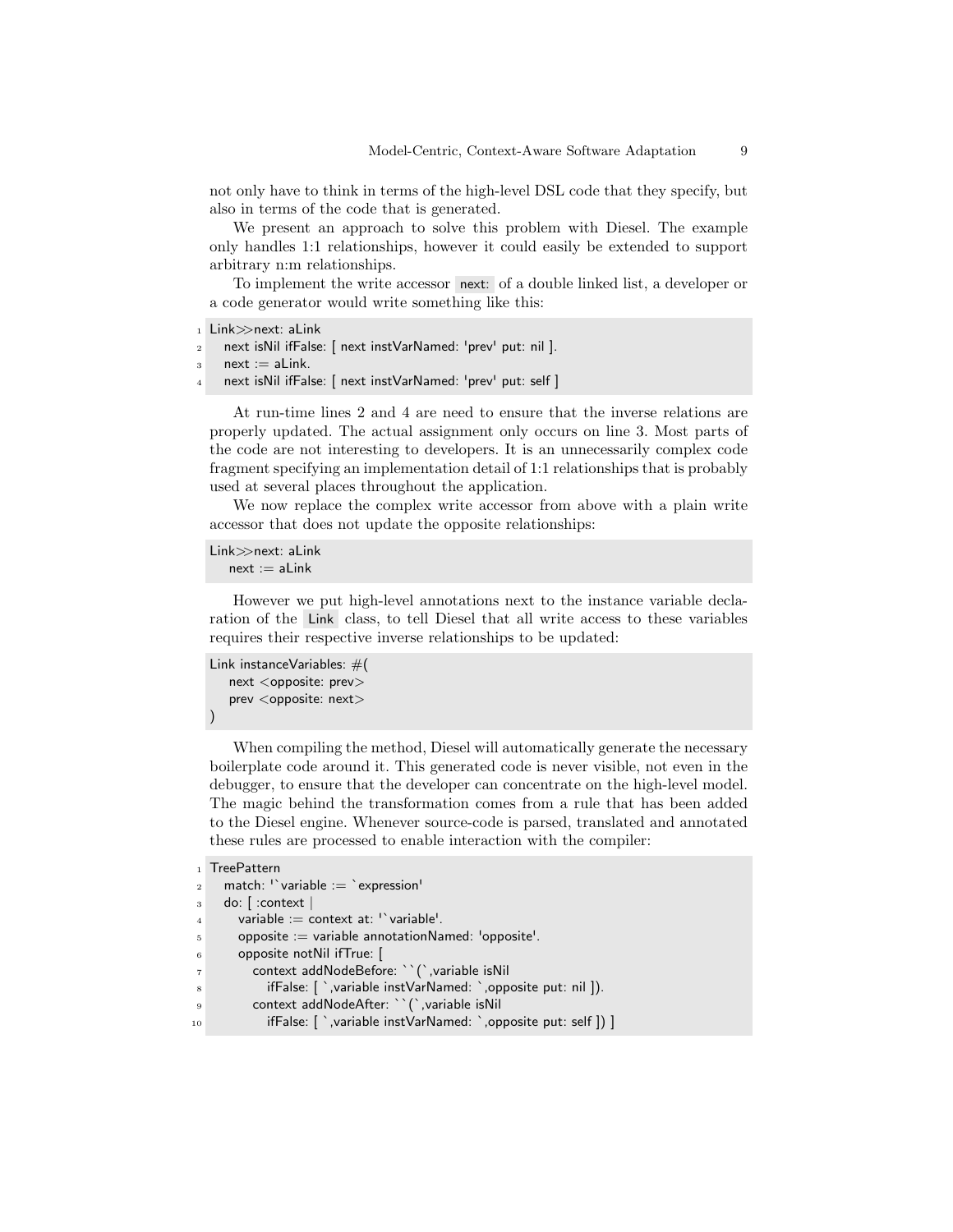The rule given above matches all parse tree nodes that assign an expression to an instance variable (line 2). The remaining code checks if the instance variable is annotated with an opposite annotation (lines 5–6) and then defines the transformation programmatically. This is done using a quasi-quoting mechanism [\[3\]](#page-15-8) to build and inject the AST nodes that update the opposite relationship into the tree. Subsequently the tree is transformed to bytecodes, by the standard Smalltalk compiler. The handwritten and the transformed code result in identical bytecodes, therefore both approaches perform equally at runtime. In practice the minimal increase in compilation time due to the additional transformations can be neglected.

#### 3.2 Scoping the effect of changes

In the above example the scope of the transformation is given at the level of parse tree nodes. Often such transformation rules only apply to a carefully chosen part of the system however. For example, the above transformation should be used in model code only, but not in the UI implementation. Diesel supports a wide variety of additional constraints that can be composed and added to transformation rules: packages, namespaces, classes, class hierarchies or even specific methods.

Furthermore arbitrary conditions can be added to the transformed parse-tree nodes, so that the transformation is only in effect if a certain runtime condition is met. The generated code can resort to the reflective capabilities of the system [\[38\]](#page-17-6) and select the appropriate behaviour depending on the runtime context [\[7\]](#page-15-9).

### <span id="page-9-0"></span>4 Towards a research agenda

Full reflection  $(i.e., with run-time intersections)$  has been widely available in dynamic programming languages for many years, notably in Smalltalk [\[38\]](#page-17-6) and CLOS [\[22\]](#page-16-5). Nevertheless, reflection has been commonly considered to be either too dangerous or too difficult to use for common programming tasks. Static languages such as Java and C++ offer a weaker form of reflection that only supports introspection at run-time  $(i.e.,$  the possibility to examine but not to affect the model elements).

There is increasing pressure to adapt software systems at run-time. If the host programming language does not offer reflective features, programmers can be forced to adopt workarounds, such as reifying and interpreting model elements within their programs. This obviously places a heavy burden on developers who must build up this infrastructure themselves, possibly in ad hoc ways.

The Reflectivity framework simplifies the development of reflective applications by offering ASTs as relatively high-level, causally connected, run-time models of program elements. Reflection at the sub-method level is enabled since the deep structure of programs is captured, unlike in other approaches which stop at the method level. We have used the Reflectivity framework extensively for various purposes, including the analysis of software features [\[13\]](#page-15-5), dynamic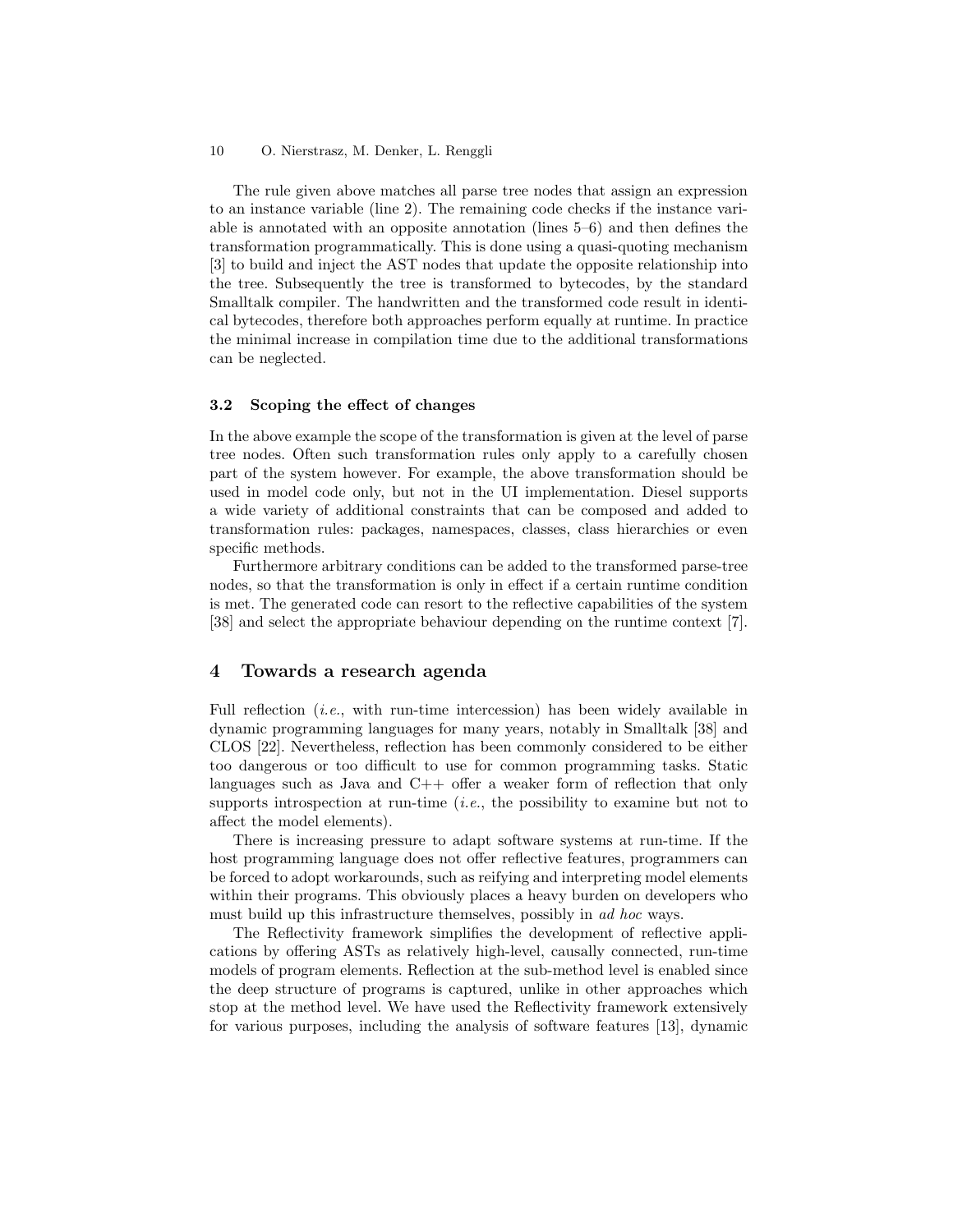monitoring of software entities from the IDE [\[41\]](#page-17-7), and even for the implementation of pluggable types, where type expressions are encoded as source code annotations and interpreted by compiler plug-ins [\[19\]](#page-16-6).

Despite these successes, Reflectivity is focused on reifying model elements of the host programming language, not those of the application domain. (One could also say that the application domain of Reflectivity is the host programming language.) What we are missing is Reflectivity for domain models. We envision a system where end users can change their domain models on the fly, without having to touch the host programming language [\[36\]](#page-16-7).

Traditionally domain concepts are translated and encoded in the source code in such a way that makes it difficult to reason about these concepts once the software is deployed. It is often difficult, for example, to find the software components responsible for a given end-user feature in the source code. In a model-driven approach, one would express domain concepts at the level of meta-models and models, and then generate code from these descriptions. In a straightforward approach, this still has the consequence that the domain models are no longer directly expressed in the code. If features must be dynamically adapted, there is no easy way to manipulate these model elements from the running system. Instead of generating code from models, we feel that it is necessary to bring models closer to code. This means that domain concepts should be expressed directly in the source code, rather than being encoded using concepts of the solution domain. In essence, rather than applications being model-driven, with models merely being used to generate code, we believe that they should be *model-centric*, with models being first-class entities that can be manipulated at run-time.

One way of bringing models closer to code is to provide higher-level, domain specific languages for model concepts more directly. One downside of this approach is the potential for the proliferation of DSLs, each with their own obscure syntax. DSLs should therefore be simple and lightweight. Another important downside is that the existing development environment will need to be adapted to work with each new DSL. Diesel addresses these problems by offering a lightweight framework for specifying simple DSLs that are transformed into the ASTs used by Reflectivity. The transformations are used to keep the development tools in sync with each DSL, so that editors and debuggers, for example, can present developers with the original DSL code rather than the generated host language code. In a sense, the model is the code.

Returning to the theme of software adaptation, we note that any adaptation manifests itself as a kind of software change, which is possibly intrusive and possibly context-dependent. As an example, consider software that should adapt its policies for ensuring changing requirements (e.g., related to concurrency control, or security, or transactional behaviour) dynamically according to (i) the run-time context  $(e,q)$ , the presence of competing applications), and (ii) availability of related services (e.g., for optimistic or pessimistic transaction support). Such an application has clearly defined requirements but can only partially anticipate its run-time context and the nature of services available to meet those requirements.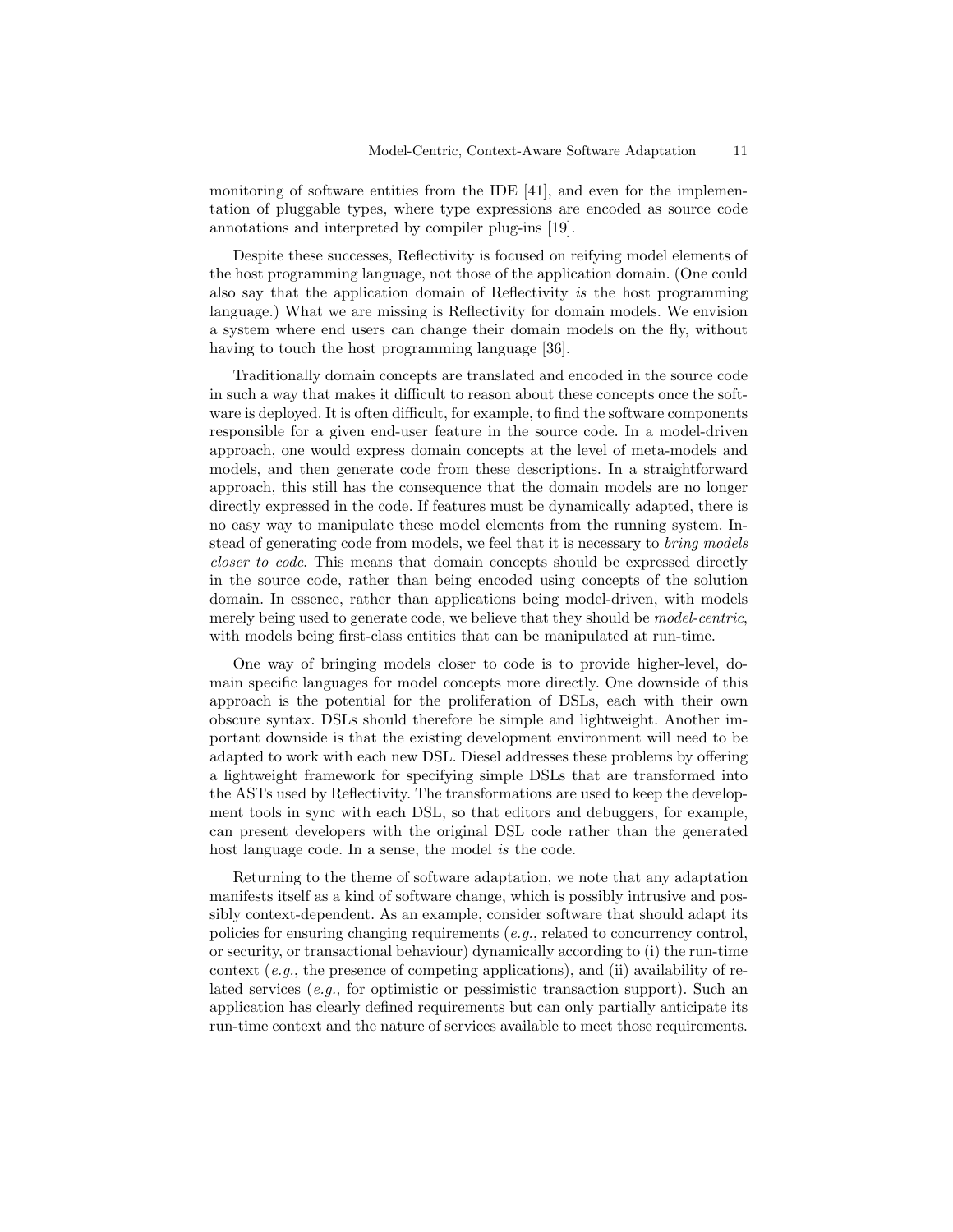Depending on the context, the same software will need to behave differently, and may need to be adapted in unanticipated ways.

We summarize the research directions that we see as essential to support dynamic software adaptation as follows:

- Bring models closer to code. In order to enable dynamic software adaptation, models should be first-class, high-level artifacts available at run-time for both introspection and intercession. Structured source code and run-time annotations offer one light-weight technique to embed domain knowledge in source code [\[28\]](#page-16-8). Lightweight DSLs are another promising technique.
- Model-centric development. Rather than seeking ways to embed models in source code, perhaps we should replace the source code as an artifact and directly program with models. After all, third generation languages were once seen as a way to "generate (machine) code" from high-level specifications. Nowadays we consider programs in these languages to be the source code. We need to take the next step and jettison our third generation objectoriented languages in favour of models as source code. Environments to support model-centric development would concentrate on directly manipulating first class models and their meta-models. Models would be available at runtime to support the same kinds of adaptations available to the developer at development time.
- Context-oriented programming. COP refers to programming language mechanisms and techniques to support dynamic adaptation to context [\[21\]](#page-16-2). Although many present-day applications need to be context-aware, contextdependent behaviour is generally programmed in ad hoc ways, due to the lack of support in modern programming languages. Some COP languages have been proposed [\[7,](#page-15-9)[18\]](#page-15-10), and both Reflectivity and Diesel are examples of a frameworks that provide some degree of COP support, but research is very young, and there is no consensus how best to support COP in programming languages.

### <span id="page-11-0"></span>5 Related work

There is a long history of reflective programming languages, ranging from dynamic languages such as Lisp, Smalltalk, Scheme and CLOS, to static languages like C++ and Java, which provide a more limited form of run-time introspection rather than full intercession. All of these approaches are limited to models of the code base, and do not take models of requirements, design decisions or architecture into consideration.

Over the years various approaches have attempted to keep high-level knowledge about software in sync with the software itself. The earliest examples of these is probably Literate Programming [\[24\]](#page-16-9), in which documentation and source code are freely interspersed and maintained together.

In some cases Architectural Description Language (ADL) specifications are considered to be part of the running software system, rather than simply a higher-level description of it, as it is the case with Darwin [\[27\]](#page-16-10). Although ADLs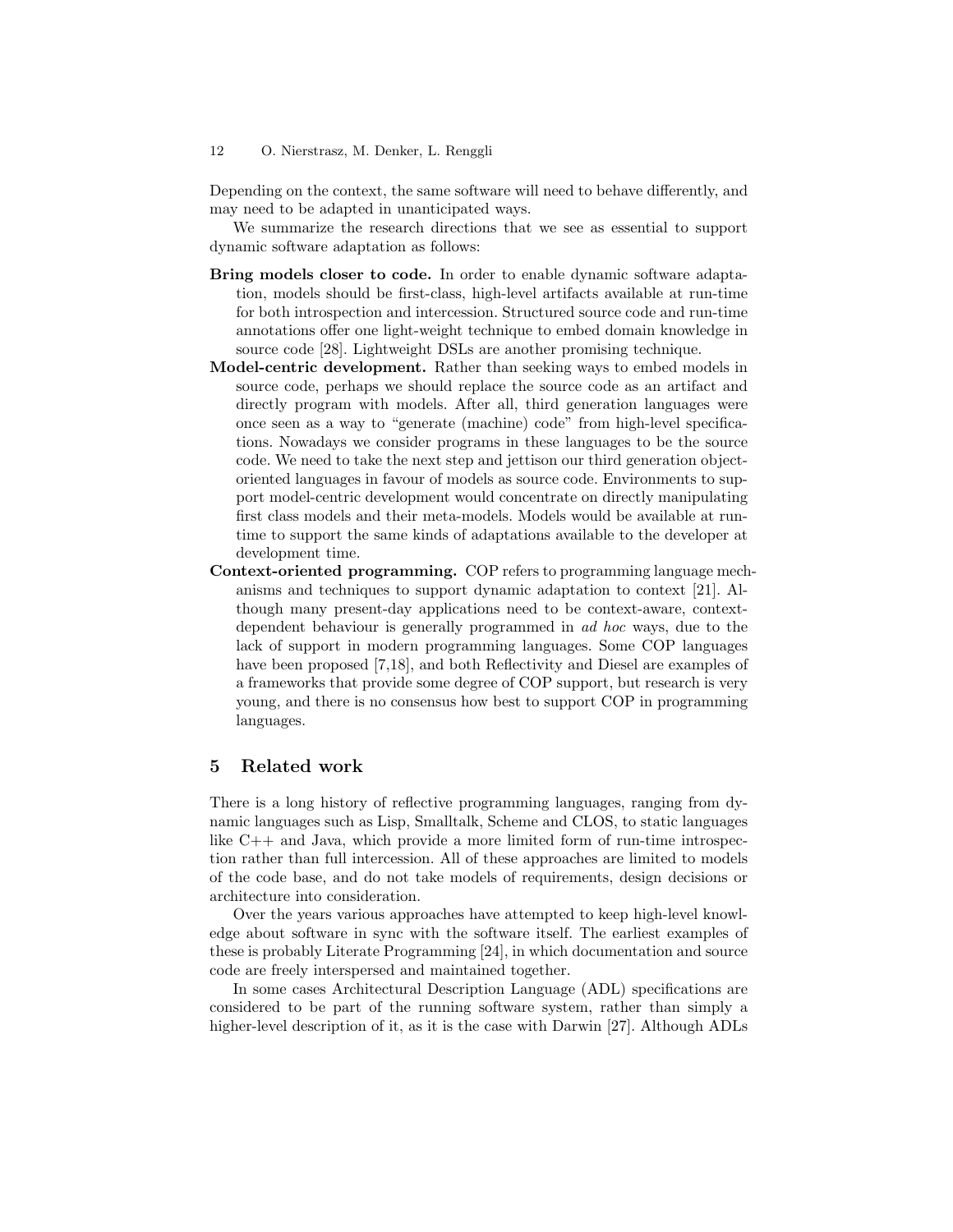provide a high-level interface for specifying and configuring components at an architectural level, there is not really any explicit representation of a model that is developed in tandem with the rest of the software.

Generative programming approaches [\[8\]](#page-15-11) produce software from higher-level descriptions using such mechanisms as generic classes, templates, aspects and components. A general shortcoming of these approaches is that the transformation is uni-directional — there is no way to go from the code back to higher-level descriptions. Round-trip engineering refers to approaches in which transformations are bi-directional [\[1\]](#page-14-1). Models and code are still considered to be separate artifacts, so models are not available at run-time for making adaptive decisions.

Case tools and 4GLs represent an attempt to simplify the generation and adaption of an application. However the main focus of these approaches was to generate code and not to consider models as executable artifacts of software development.

Model-driven engineering (MDE) [\[4,](#page-15-12)[42\]](#page-17-8) refers to a more recent trend in which application development is driven by the development of models at various levels of abstraction. Platform-independent models are transformed to platformspecific models, and eventually to code which runs on a specific platform. Generally these transformations are performed off-line, so models are not necessarily available to the run-time system, though some approaches support this [\[20\]](#page-16-11).

The Eclipse Modeling Framework (EMF) [\[5\]](#page-15-13) provides facilities for manipulating models and generating Java source code from these models. Here too the focus is on models of source code, rather than on other views of a software system. The model and the code are still separate entities.

Naked objects [\[35\]](#page-16-12) is an approach to software development in which domain objects and software entities are unified. Business logic is encapsulated in the domain objects and the user interface is completely generated from these domain objects. In this approach the domain model and the executing runtime are tightly coupled. Although naked objects address the earlier complaint against approaches which separate domain models from the source code or the running system, they do not offer any help in integrating other views of the software as it is being developed (i.e. requirements models, architectural views, and so on).

Aspect-Oriented Programming (AOP) [\[23\]](#page-16-13) provides a general model for modularising cross cutting concerns. Join points define points in the execution of a program that trigger the execution of additional cross-cutting code called ad*vice*. Join points can be defined on the runtime model  $(i.e., dependent on control)$ flow). Although AOP works at a sub-method level, it does not provide a structural model of the system or any other reflective capabilities. The goal of AOP is to modularize crosscutting concerns, not to provide a model for dynamic software adaptation.

Reflex [\[47\]](#page-17-2) pioneered partial behavioral reflection in the context of Java. Here links are associated with so called hooksets, abstractions of operations at the bytecode level. Therefore, the structural model of Reflex is that of bytecode, not the higher-level AST. In addition, Reflex does not support meta-annotations on bytecode.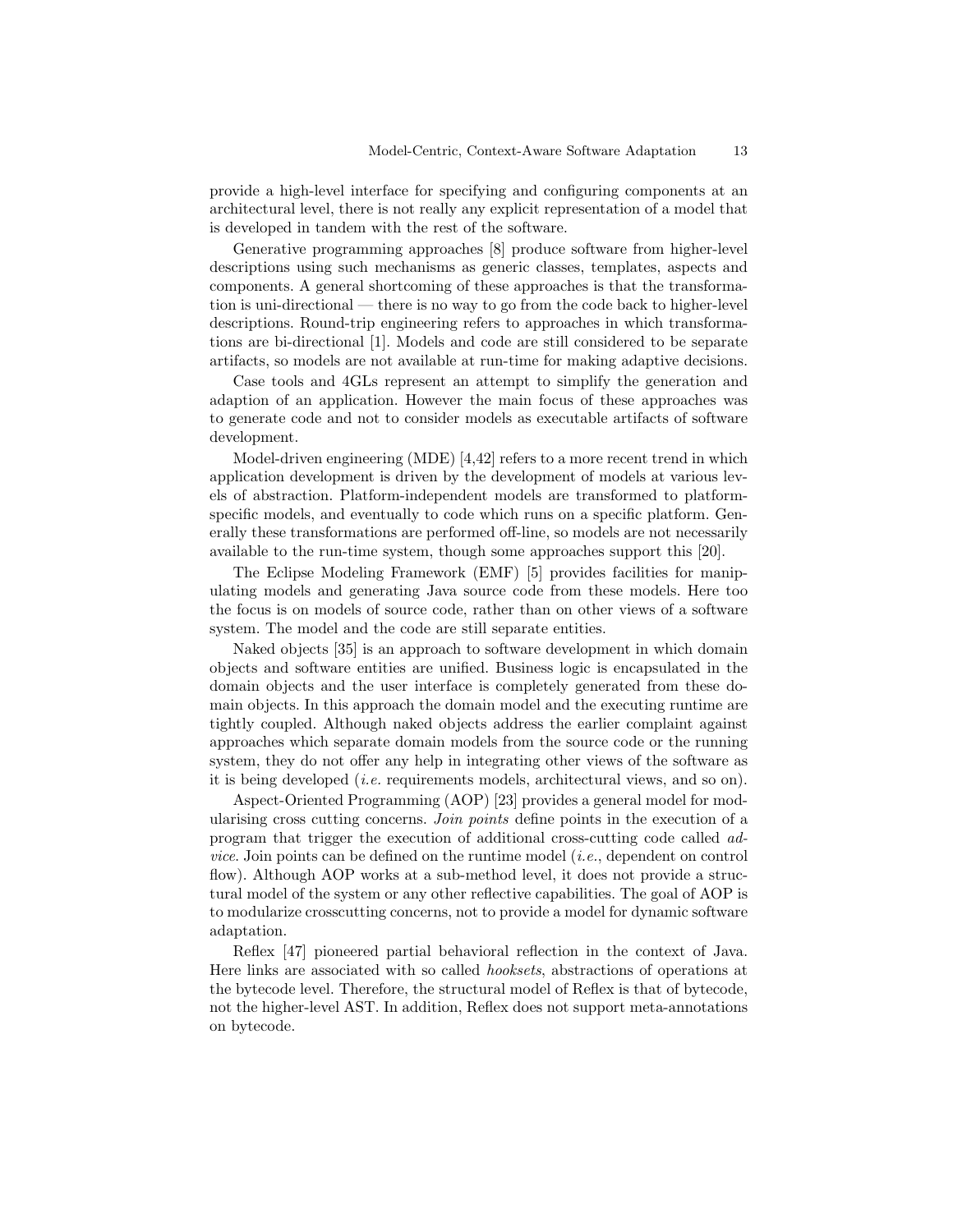Context-Oriented Programming (COP) [\[21\]](#page-16-2) refers to programming language support for developing applications whose behaviour depends on the run-time context. Present prototypes of COP languages focus on mechanisms for adapting behaviour to context, but provide little support for reasoning about context at the model level.

Changeboxes [\[11\]](#page-15-14) provide a mechanism to control the scope of change in a running system. Deployment and development versions of a running software system can co-exist without interfering. Mechanisms for merging differences and resolving conflicts, however, must be handled in an ad hoc fashion, as no fully general approach exists for all usage scenarios. Changeboxes currently operate at the level of source code changes. There is no notion of changes to higher-level models.

Unlike general-purpose programming languages, domain specific languages (DSLs) tend to be compact languages that provide appropriate notations and abstractions for a particular problem domain. It was shown that DSLs increase productivity and maintainability for specialized tasks [\[15\]](#page-15-15). DSLs are often categorized as being either homogenous (internal), where the host-language and the DSL are one and the same, or heterogeneous (external), where the two languages are distinct [\[44\]](#page-17-9). Techniques have been proposed to define language and semantics for new DSLs [\[25\]](#page-16-14). The idea of designing languages that embrace the addition of new DSLs has been a focus of research in the past [\[33](#page-16-15)[,49,](#page-17-10)[48\]](#page-17-11). However integrating new languages into existing tools has been largely neglected.

In the 1990s there was considerable interest in the development of architectural description languages (ADLs) [\[43\]](#page-17-12) to capture and express architectural knowledge of a software system. ADLs can be viewed as DSLs for describing the architecture of complex software systems. Many DSLs formalize architecture in terms of components, connectors, and the rules governing their composition [\[43\]](#page-17-12). This idea is also implicitly contained in the notion of scripting languages, which can be seen as DSLs for composing applications from components written in another, usually lower-level programming language [\[34\]](#page-16-16). Despite this, the interplay between conventional object-oriented languages, ADLs, scripting languages and DSLs has not yet been thoroughly studied nor has it been exploited in practice.

### <span id="page-13-0"></span>6 Concluding remarks

Software systems are under increasing pressure to support run-time adaptation for localization, mobile platforms, dynamic service availability, and countless other context-dependent applications. Unfortunately mainstream programming languages and development environments focus on limiting and restricting change rather than enabling it. Specifically, dynamic, fine-grained and contextdependent software adaptation is not well-supported by modern development technology.

In this paper we have presented two ongoing research projects that illustrate the principle of model-centric, context-aware software adaptation, and we have outlined a number of promising research directions for further exploration.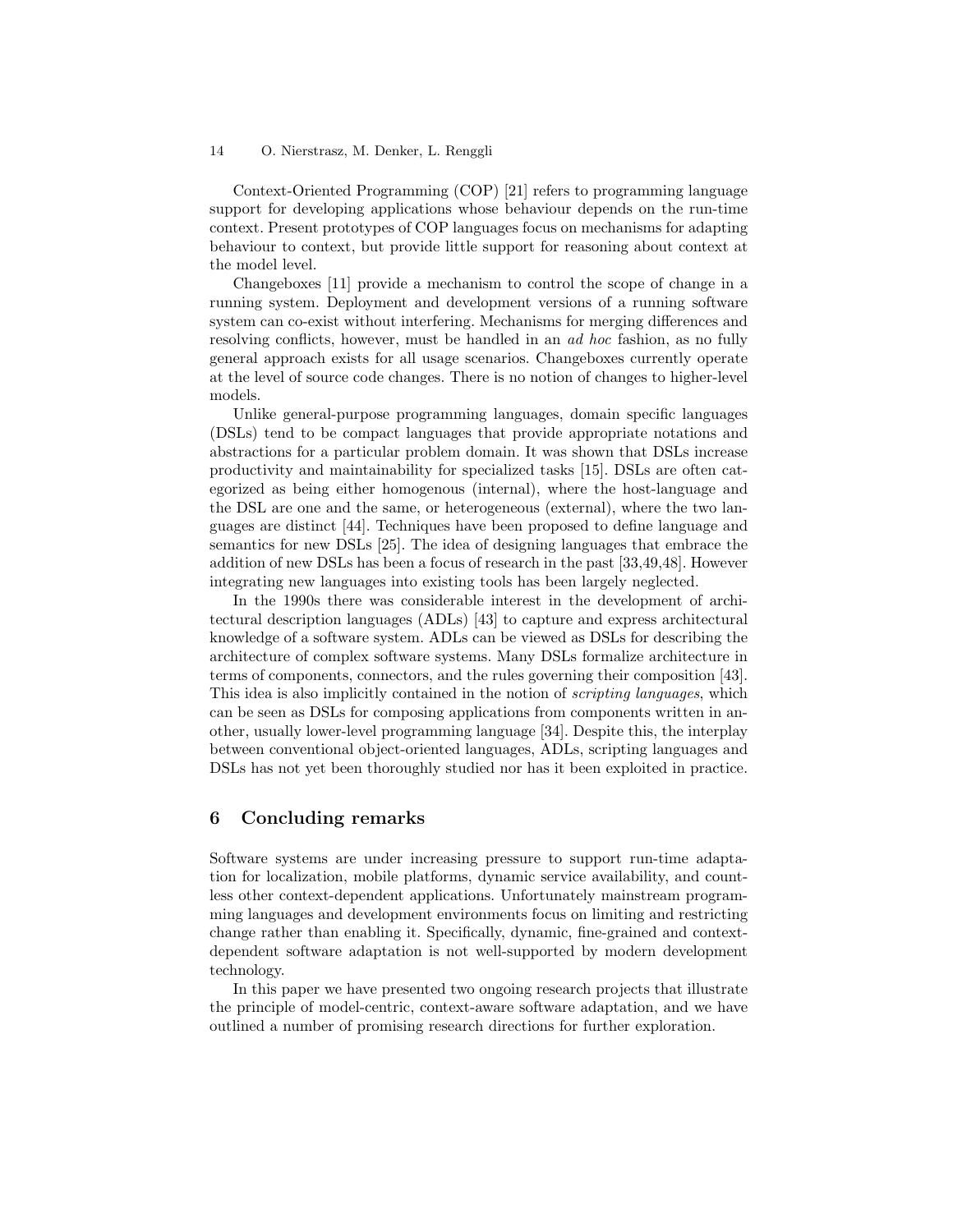Reflectivity is a mature, model-centric framework for dynamic software adaptation. Software structures are represented at run-time by means of abstract syntax trees, which enables both dynamic and fine-grained adaptation. Furthermore, by means of partial behavioural reflection, adaptations can be scoped to the dynamic context. As a typical example, run-time instrumentation can be scoped to the context of a given feature, so it is possible to identify which software components support a given feature.

Diesel is a new framework for bringing models closer to code by supporting the definition of lightweight DSLs that are transformed to the host programming language using the same high-level source code models as provided by Reflectivity. The development tools, such as editors and debuggers, are aware of the transformations, so developers can continue to work with the high-level models rather than the transformed code, even while debugging. Here too, runtime models are used to support fine-grained adaptations that can be scoped to specific parts of the application requiring these DSLs.

Reflectivity and Diesel both build on top of the same rich programming environment and therefore could profit from each other in the future. On one hand, the causal connection of model and code would help Diesel to automatically propagate language changes to all its users. Furthermore Diesel could apply language transformations that normally happen at compile-time from the dynamic world. On the other hand, Reflectivity could profit from a richer language infrastructure and the compiler plugins could reuse the Diesel transformations.

These are only two examples of promising research directions to support dynamic change and software adaptation. We argue that more research is needed to close the gap between models and code. In general, software systems need to be change-enabled — instead of limiting and restricting change, they should actively enable change by treating change as a first-class entity [\[30](#page-16-17)[,31\]](#page-16-1). Ultimately we want model-centric and context-oriented programming environments where we can directly manipulate models both during development time and run-time, and software can be dynamically adapted by context.

Acknowledgments. We gratefully acknowledge the financial support of the Swiss National Science Foundation for the project "Bringing Models Closer to Code" (SNF Project No. 200020-121594, Oct. 2008 - Sept. 2010).

We thank Tudor Gîrba and Jorge Ressia for their careful reviews of various drafts. We also thank the anonymous reviewers for their numerous suggestions on how to improve the presentation of this paper.

### References

- <span id="page-14-1"></span>1. Michal Antkiewicz and Krzysztof Czarnecki. Framework-specific modeling languages with round-trip engineering. In *International Conference on Model Driven Engineering Languages and Systems (Models/UML 2006)*, volume 4199 of *LNCS*, pages 692–706, Berlin, Germany, 2006. Springer-Verlag.
- <span id="page-14-0"></span>2. Malcolm P. Atkinson and O. Peter Buneman. Types and persistence in database programming languages. *ACM Computing Surveys*, 19(2):105–170, 1987.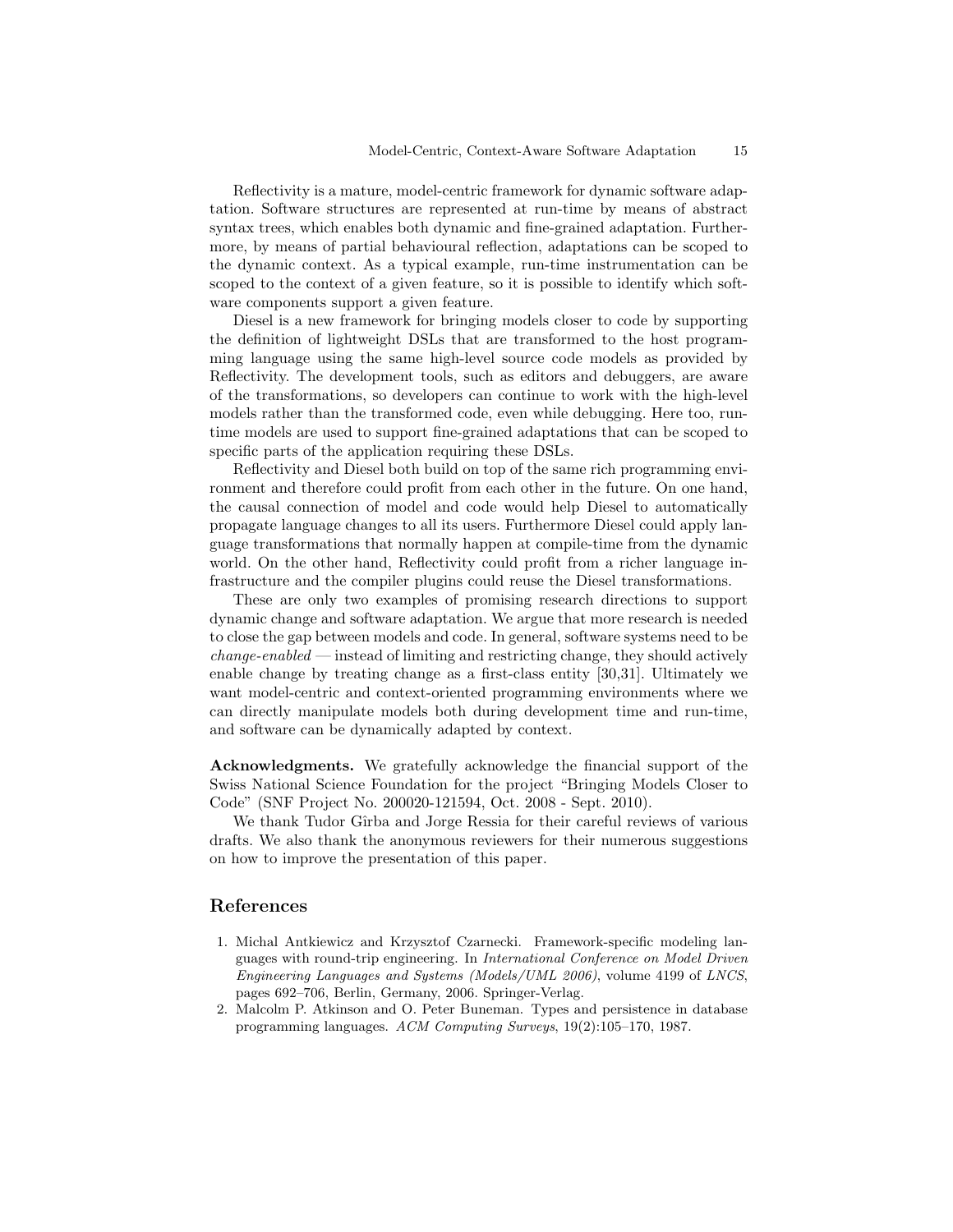- 16 O. Nierstrasz, M. Denker, L. Renggli
- <span id="page-15-8"></span>3. Alan Bawden. Quasiquotation in Lisp. In *Partial Evaluation and Semantic-Based Program Manipulation*, pages 4–12, 1999.
- <span id="page-15-12"></span>4. Jean Bézivin and Olivier Gerbé. Towards a precise definition of the OMG/MDA framework. In *Proceedings of Automated Software Engineering (ASE'01)*, pages 273–282, Los Alamitos CA, 2001. IEEE Computer Society.
- <span id="page-15-13"></span>5. Frank Budinsky, David Steinberg, Ed Merks, Raymond Ellersick, and Timothy Grose. *Eclipse Modeling Framework*. Addison Wesley Professional, 2003.
- <span id="page-15-6"></span>6. Shigeru Chiba, Gregor Kiczales, and John Lamping. Avoiding confusion in metacircularity: The meta-helix. In Kokichi Futatsugi and Satoshi Matsuoka, editors, *Proceedings of ISOTAS '96*, volume 1049 of *Lecture Notes in Computer Science*, pages 157–172. Springer, 1996.
- <span id="page-15-9"></span>7. Pascal Costanza and Robert Hirschfeld. Language constructs for context-oriented programming: An overview of ContextL. In *Proceedings of the Dynamic Languages Symposium (DLS) '05, co-organized with OOPSLA'05*, pages 1–10, New York, NY, USA, October 2005. ACM.
- <span id="page-15-11"></span>8. Krzysztof Czarnecki and Ulrich W. Eisenecker. *Generative programming: methods, tools, and applications*. ACM Press/Addison-Wesley Publishing Co., New York, NY, USA, 2000.
- <span id="page-15-2"></span>9. Marcus Denker. *Sub-method Structural and Behavioral Reflection*. PhD thesis, University of Bern, May 2008.
- <span id="page-15-3"></span>10. Marcus Denker, St´ephane Ducasse, Adrian Lienhard, and Philippe Marschall. Submethod reflection. In *Journal of Object Technology, Special Issue. Proceedings of TOOLS Europe 2007*, volume 6/9, pages 231–251. ETH, October 2007.
- <span id="page-15-14"></span>11. Marcus Denker, Tudor Gˆırba, Adrian Lienhard, Oscar Nierstrasz, Lukas Renggli, and Pascal Zumkehr. Encapsulating and exploiting change with Changeboxes. In *Proceedings of the 2007 International Conference on Dynamic Languages (ICDL 2007)*, pages 25–49. ACM Digital Library, 2007.
- <span id="page-15-4"></span>12. Marcus Denker, Orla Greevy, and Michele Lanza. Higher abstractions for dynamic analysis. In *2nd International Workshop on Program Comprehension through Dynamic Analysis (PCODA 2006)*, pages 32–38, 2006.
- <span id="page-15-5"></span>13. Marcus Denker, Orla Greevy, and Oscar Nierstrasz. Supporting feature analysis with runtime annotations. In *Proceedings of the 3rd International Workshop on Program Comprehension through Dynamic Analysis (PCODA 2007)*, pages 29–33. Technische Universiteit Delft, 2007.
- <span id="page-15-1"></span>14. Marcus Denker, Mathieu Suen, and Stéphane Ducasse. The meta in meta-object architectures. In *Proceedings of TOOLS EUROPE 2008*, volume 11 of *LNBIP*, pages 218–237, 2008.
- <span id="page-15-15"></span>15. Arie van Deursen and Paul Klint. Little languages: Little maintenance? In S. Kamin, editor, *First ACM-SIGPLAN Workshop on Domain-Specific Languages; DSL'97*, pages 109–127, January 1997.
- <span id="page-15-7"></span>16. Martin Fowler. Language workbenches: The killer-app for domainspecific languages, June 2005. [http://www.martinfowler.com/articles/](http://www.martinfowler.com/articles/languageWorkbench.html) [languageWorkbench.html](http://www.martinfowler.com/articles/languageWorkbench.html).
- <span id="page-15-0"></span>17. Erich Gamma, Richard Helm, Ralph Johnson, and John Vlissides. *Design Patterns: Elements of Reusable Object-Oriented Software*. Addison Wesley, Reading, Mass., 1995.
- <span id="page-15-10"></span>18. Sebastián González, Kim Mens, and Patrick Heymans. Highly dynamic behaviour adaptability through prototypes with subjective multimethods. In *DLS '07: Proceedings of the 2007 symposium on Dynamic languages*, pages 77–88, New York, NY, USA, 2007. ACM.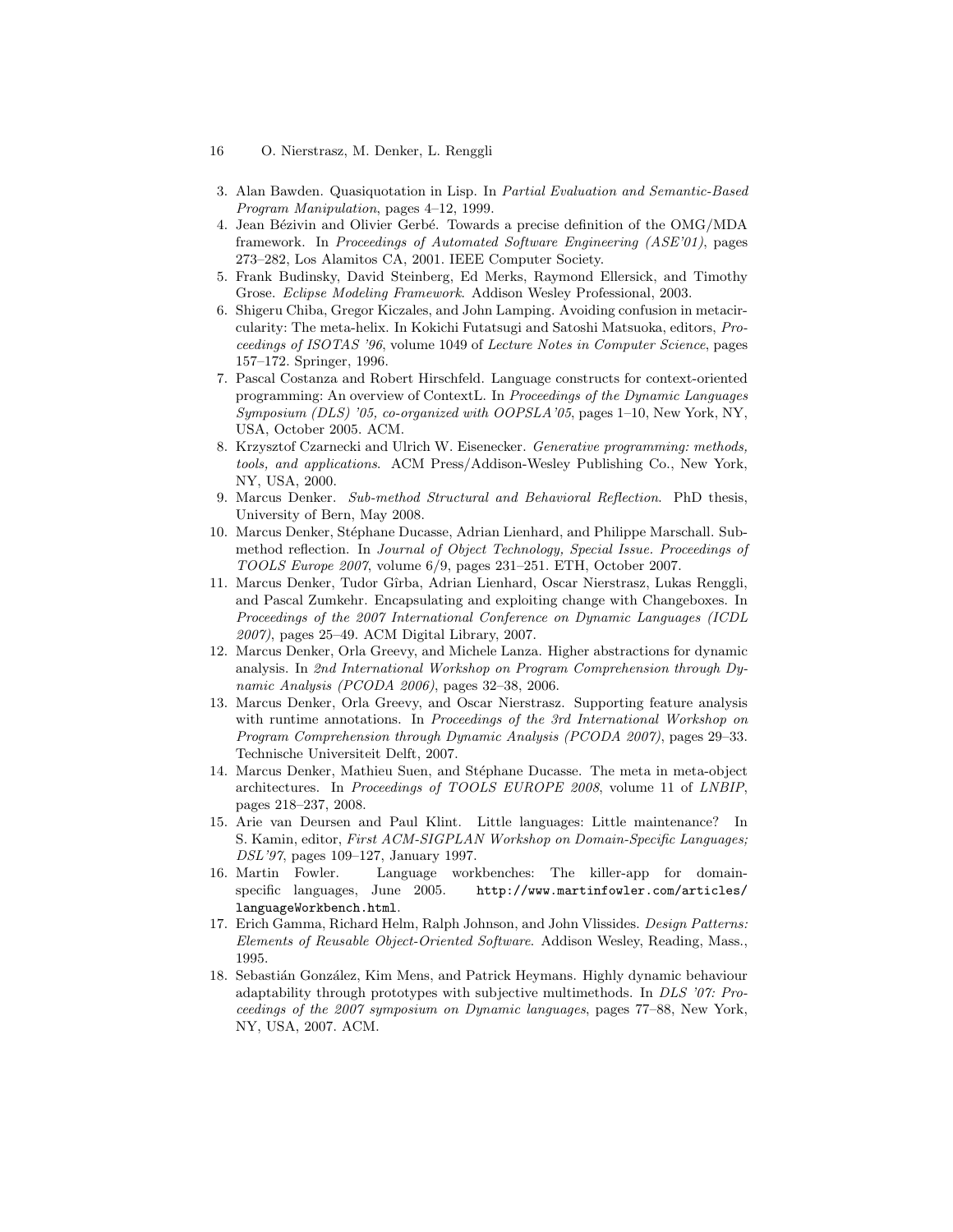- <span id="page-16-6"></span>19. Niklaus Haldimann, Marcus Denker, and Oscar Nierstrasz. Practical, pluggable types for a dynamic language. *Journal of Computer Languages, Systems and Structures*, 35(1):48–64, April 2009.
- <span id="page-16-11"></span>20. Stefan Haustein and Jörg Pleumann. A model-driven runtime environment for web applications. *Software and System Modeling*, 4(4):443–458, 2005.
- <span id="page-16-2"></span>21. Robert Hirschfeld, Pascal Costanza, and Oscar Nierstrasz. Context-oriented programming. *Journal of Object Technology*, 7(3), March 2008.
- <span id="page-16-5"></span>22. Gregor Kiczales, Jim des Rivières, and Daniel G. Bobrow. *The Art of the Metaobject Protocol*. MIT Press, 1991.
- <span id="page-16-13"></span>23. Gregor Kiczales, John Lamping, Anurag Mendhekar, Chris Maeda, Cristina Lopes, Jean-Marc Loingtier, and John Irwin. Aspect-Oriented Programming. In Mehmet Aksit and Satoshi Matsuoka, editors, *Proceedings ECOOP '97*, volume 1241 of *LNCS*, pages 220–242, Jyvaskyla, Finland, June 1997. Springer-Verlag.
- <span id="page-16-9"></span>24. Donald E. Knuth. *Literate Programming*. Stanford, California: Center for the Study of Language and Information, 1992.
- <span id="page-16-14"></span>25. Holger Krahn, Bernhard Rumpe, and Steven Völkel. Integrated definition of abstract and concrete syntax for textual languages. In *Proceedings of MoDELS 2007*, volume 4735 of *LNCS*, pages 286–300. Springer Verlag, 2007.
- <span id="page-16-0"></span>26. Manny Lehman and Les Belady. *Program Evolution: Processes of Software Change*. London Academic Press, London, 1985.
- <span id="page-16-10"></span>27. Jeff Magee, Naranker Dulay, Susan Eisenbach, and Jeffrey Kramer. Specifying distributed software architectures. In *Proceedings ESEC '95*, volume 989 of *LNCS*, pages 137–153. Springer-Verlag, September 1995.
- <span id="page-16-8"></span>28. Philippe Marschall. Persephone: Taking Smalltalk reflection to the sub-method level. Master's thesis, University of Bern, December 2006.
- <span id="page-16-4"></span>29. Stephen Nelson, David J. Pearce, and James Noble. First class relationships for OO languages. In *Proceedings of the 6th International Workshop on Multiparadigm Programming with Object-Oriented Languages (MPOOL 2008)*, 2008.
- <span id="page-16-17"></span>30. Oscar Nierstrasz, Marcus Denker, Tudor Gˆırba, and Adrian Lienhard. Analyzing, capturing and taming software change. In *Proceedings of the Workshop on Revival of Dynamic Languages (co-located with ECOOP'06)*, July 2006.
- <span id="page-16-1"></span>31. Oscar Nierstrasz, Marcus Denker, Tudor Gîrba, Adrian Lienhard, and David Röthlisberger. Change-enabled software systems. In Martin Wirsing, Jean-Pierre Banâtre, and Matthias Hölzl, editors, *Challenges for Software-Intensive Systems and New Computing Paradigms*, volume 5380 of *LNCS*, pages 64–79. Springer-Verlag, 2008.
- <span id="page-16-3"></span>32. Brian Nixon, Lawrence Chung, John Mylopoulos, David Lauzon, Alex Borgida, and M. Stanley. Implementation of a compiler for a semantic data model: Experiences with taxis. In *SIGMOD '87: Proceedings of the 1987 ACM SIGMOD international conference on Management of data*, pages 118–131, New York, NY, USA, 1987. ACM.
- <span id="page-16-15"></span>33. Martin Odersky. Scala language secification v. 2.4. Technical report, Ecole Poly- ´ technique Fédérale de Lausanne, 1015 Lausanne, Switzerland, March 2007.
- <span id="page-16-16"></span>34. John K. Ousterhout. Scripting: Higher level programming for the 21st century. *IEEE Computer*, 31(3):23–30, March 1998.
- <span id="page-16-12"></span>35. Richard Pawson. *Naked Objects*. Ph.D. thesis, Trinity College, Dublin, 2004.
- <span id="page-16-7"></span>36. Lukas Renggli, Stéphane Ducasse, and Adrian Kuhn. Magritte — a meta-driven approach to empower developers and end users. In Gregor Engels, Bill Opdyke, Douglas C. Schmidt, and Frank Weil, editors, *Model Driven Engineering Languages and Systems*, volume 4735 of *LNCS*, pages 106–120. Springer, September 2007.